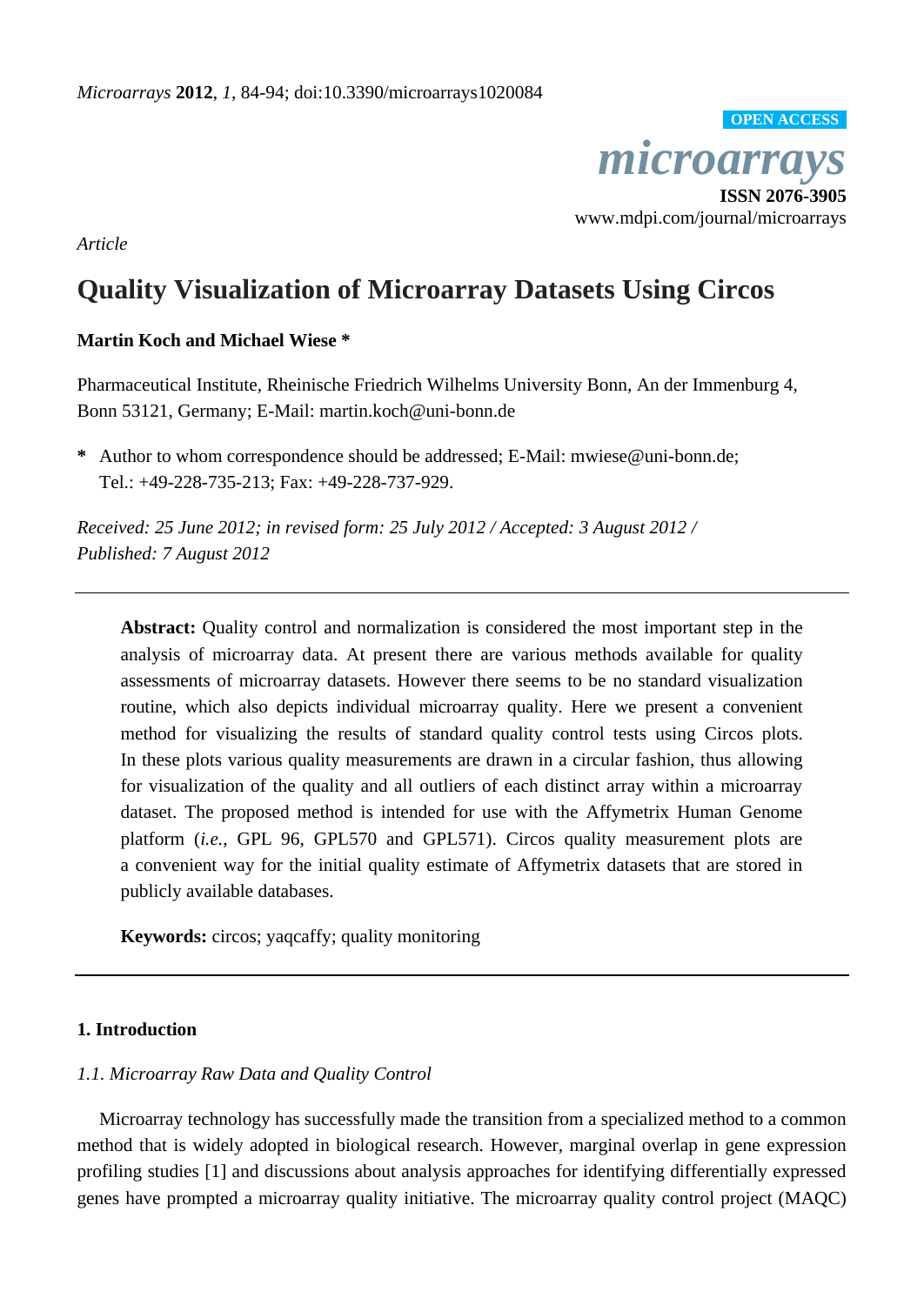aims to estimate the accuracy of the technology [2] and examines in a second phase analysis methods and obtained biological models [3]. In general, the aim of the MAQC-II study was to resolve the concerns about the reproducibility and the generalization capability of microarray analysis results, which may stem from:

- (i) a lack of information about the analysis protocol.
- (ii) choosing different normalization methods.
- (iii) the use of defective analytical methods.

It was found that reproducibility seems to rely greatly on the availability and completeness of the documentation of the analysis process; however it is just as essential to start the analysis with high quality data. Therefore, prior to the analysis of the raw data, the quality of the dataset needs to be assessed. An important goal of quality assessment is detection of outliers. However, currently there is no common quality measure to estimate the soundness of a microarray dataset, although there are a variety of methods available for the analysis of microarray quality in the Bioconductor project [4]. A remedy to this situation is given by post-normalization quality assessment, which detects systematically wrong appliance of normalization. It was earlier suggested that a quality check should be performed before the actual analysis as well, thus preventing the attempt of normalizing erroneous data in the first place [5].

In general normalization methods are specifically designed either for dual channel microarray datasets [6–10] or single channel microarray datasets [11,12]. However, there are also manufacturer dependent normalization methods available for the different flavors of microarray data [12–22].

#### *1.2. Aim of the Present Study*

Here we present a convenient visualization approach for assessment of individual microarray quality in large data sets using Circos. We have applied state of the art Bioconductor packages, to obtain quality control values. To condense the quality control analysis results, only outliers in the assessed quality measurements are highlighted, *i.e*., via red dots, denoting absence or deviations of probes in standard technical controls. Additionally RNA degradation assessment is presented in tiles using a gradient from blue to red for depicting potential outlier probes. Finally a principal component plot shows the actual array as a red dot and the other arrays in blue, thus facilitating the detection of potential outlier candidates. Presenting the analysis results in a circular format might be a suitable and convenient way for the initial quality estimate of datasets that are stored in publicly available databases. R code and a demo are publicly available at: https://github.com/buzzmak/circos-arrayQC.

# **2. Experimental Section**

## *2.1. Publicly Available Microarray Studies in GEO*

Microarray raw data of publicly available studies was obtained from Gene Expression Omnibus (GEO, [23]). Table 1 lists all studies, which were evaluated for array quality; note that all studies comprise Affymetrix Human Genome U133A arrays and became available recently, *i.e*., 2011, except for GSE9936 [24] which was submitted to GEO in 2008.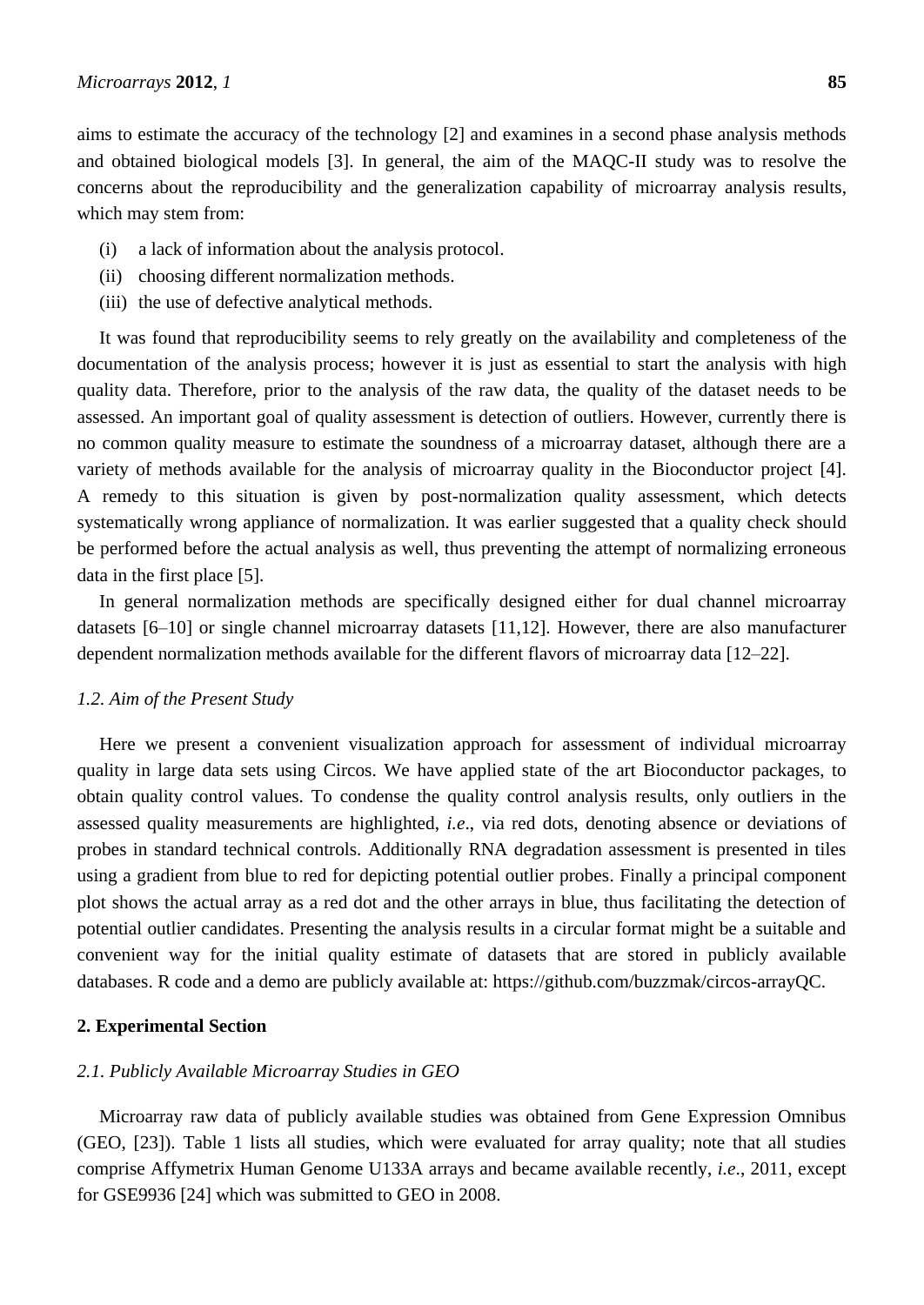| <b>GEO ID</b> | <b>Samples</b> | <b>Reference</b>   | Published on    |
|---------------|----------------|--------------------|-----------------|
| GSE9801       |                | $\lceil 25 \rceil$ | 7 November 2011 |
| GSE32700      | 46             | [26]               | 7 October 2011  |
| GSE9936       | 105            | 241                | 7 February 2008 |

**Table 1.** The following studies are publicly available as microarray raw data in the Gene Expression Omnibus (GEO) database.

# *2.2. Data Processing, Normalization and Principal Component Analysis*

Microarray data handling was performed in R (2.15.0), using the latest version of Bioconductor [4]. Microarray raw data was obtained using the *GEOquery* package [27] and batch processed using the *affy* package [28]. Additionally we used *affy* to calculate potential candidate arrays for RNA degradation. We performed quality control tests using the *yaqcaffy* package, which provides routines that are dedicated to Affymetrix arrays. We calculated all outliers in average background and average noise. Additionally we estimated outliers in both house-keeping probes (*i.e.*, β-Actin and GADPH), as well as outliers in the internal spike-in probe calls and poly-A controls.

Finally all microarrays were processed using quantile normalization of the *RMA* package without background adjustment [18]. Subsequently principal component analysis was performed using the *pcaMethods* package [29]. The scores of the mean centred first principal component were obtained for visualization.

#### *2.3. Data Visualization Using Circos*

All quality control analysis results were summarized using R and then all dedicated Circos input files were generated by use of the proposed method (R code and a demo are publicly available at: http://github.com/buzzmak/circos-arrayQC).

Inside an R command shell the proposed method can easily be executed, calling the following routine:

# *> writeCircos.files(data, celNames, workdir, fileName, pathToCircos)*

Where *data* presents an *affyBatch* object containing the raw data, *celNames* denotes all Affymetrix cel-file names used in the analysis, *workdir* is the path to the current directory, *filename* names the resulting Circos QC plot and *pathToCircos* leads to the home directory of Circos.

Circos [30] version 0.6 and strawberry Perl (http://strawberryperl.com/) version 5.1.16 was used to generate all circular quality plots. Note that the Circos method needs to be called by the Perl interpreter, *i.e*.,

# *> perl bin/circos –conf C:\Path\to\where\circosFiles\are\located\circosQCconfig.txt*

#### **3. Results and Discussion**

#### *3.1. Quality Assessment and Normalization of Diverse Studies Available in GEO*

Since currently the majority of microarray datasets in GEO are based on Affymetrix arrays, we focused our investigation on Human Genome U133A arrays (GPL96 and GPL570) from this platform. Three representative example datasets varying mainly in the number of comprised arrays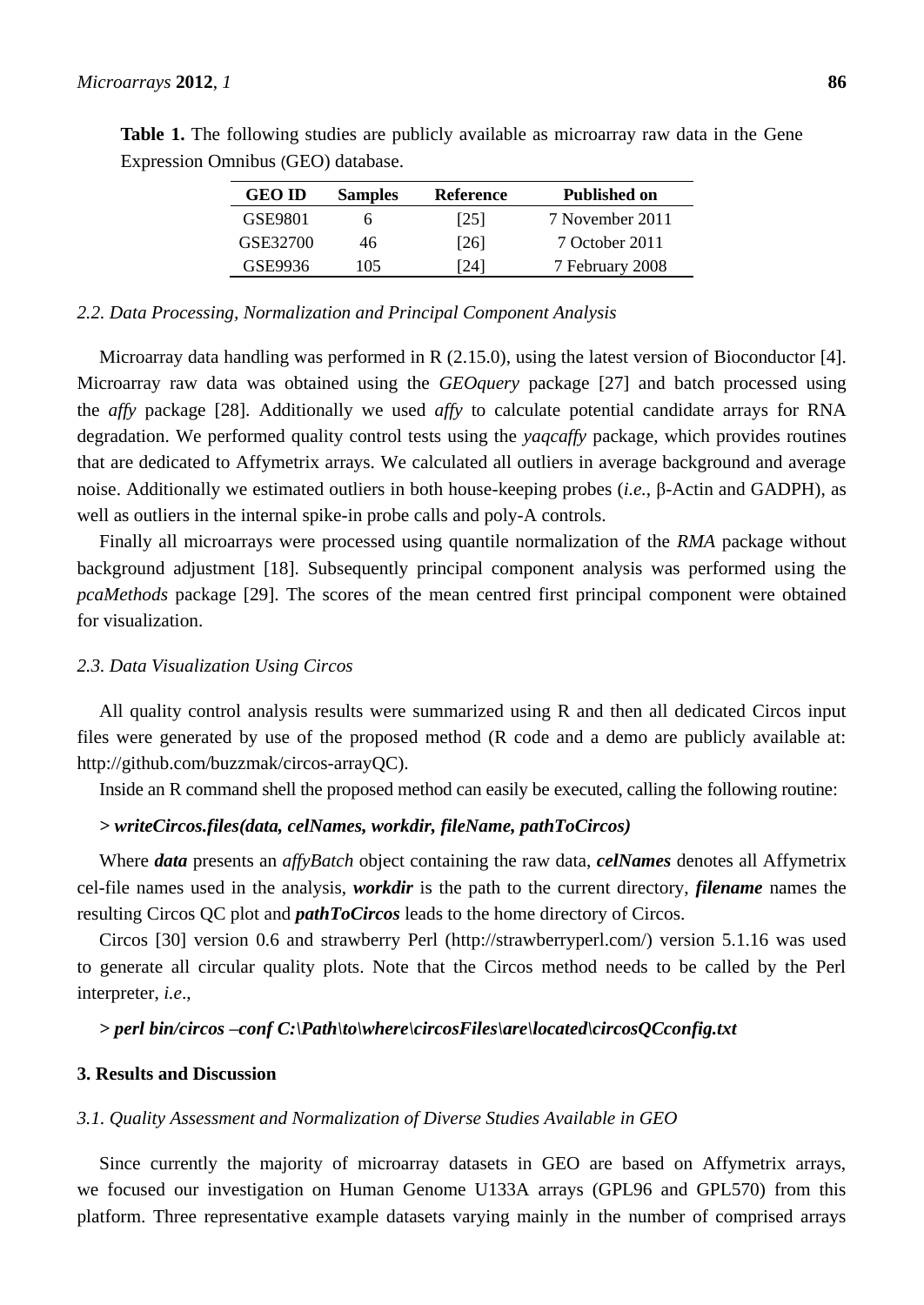were selected to show the visualization capability of our approach (Table 1). The principal approach is introduced by using arrays from the study GSE9801. The principal component analysis results, which are made with the *pcaMethods* package [29], are depicted in Figure 1 for this dataset. Here the first principal component is plotted against the second principal component. Two clusters and one potential outlier array can be seen. In Figure 2, a plot of potential RNA degradation is presented, generated with the *affy* package [28]. One array, which represents the topmost line, is probably an outlier. The *yaqcaffy* (http://www.bioconductor.org/packages/release/bioc/html/yaqcaffy.html) package in Bioconductor provides several quality assessment methods for Affymetrix arrays. In Figure 3 there is a quality analysis plot of study GSE9801 made with *yaqcaffy*. All quality control measurements are demonstrated and the suggested cut-off values are displayed as well. The box-plot showing the GADPH present calls reveals that array GSM247404 is probably an outlier. In addition, the same array is shown also in the Affymetrix specific spike-in and poly-A control plots and therefore most probably presents an outlier. Also there is array GSM247406, which has low values in the dap poly-A control.

**Figure 1.** Principal component analysis was performed using the *pcaMethods* package. The figure depicts the first *versus* the second principal component in a scatter plot. There are two clusters and one potential outlier to the right in dataset GSE9801. The first PC explains 67% and the second PC explains 19% of the variance of the data.



**Figure 2.** The *affy* package enables the examination of potential RNA degradation probes, *i.e.*, eleven control probes which can reveal a potential fragmentation with high significance. Here we depict potential RNA degradation of arrays in dataset GSE9801. Note that the topmost blue line represents an outlier.

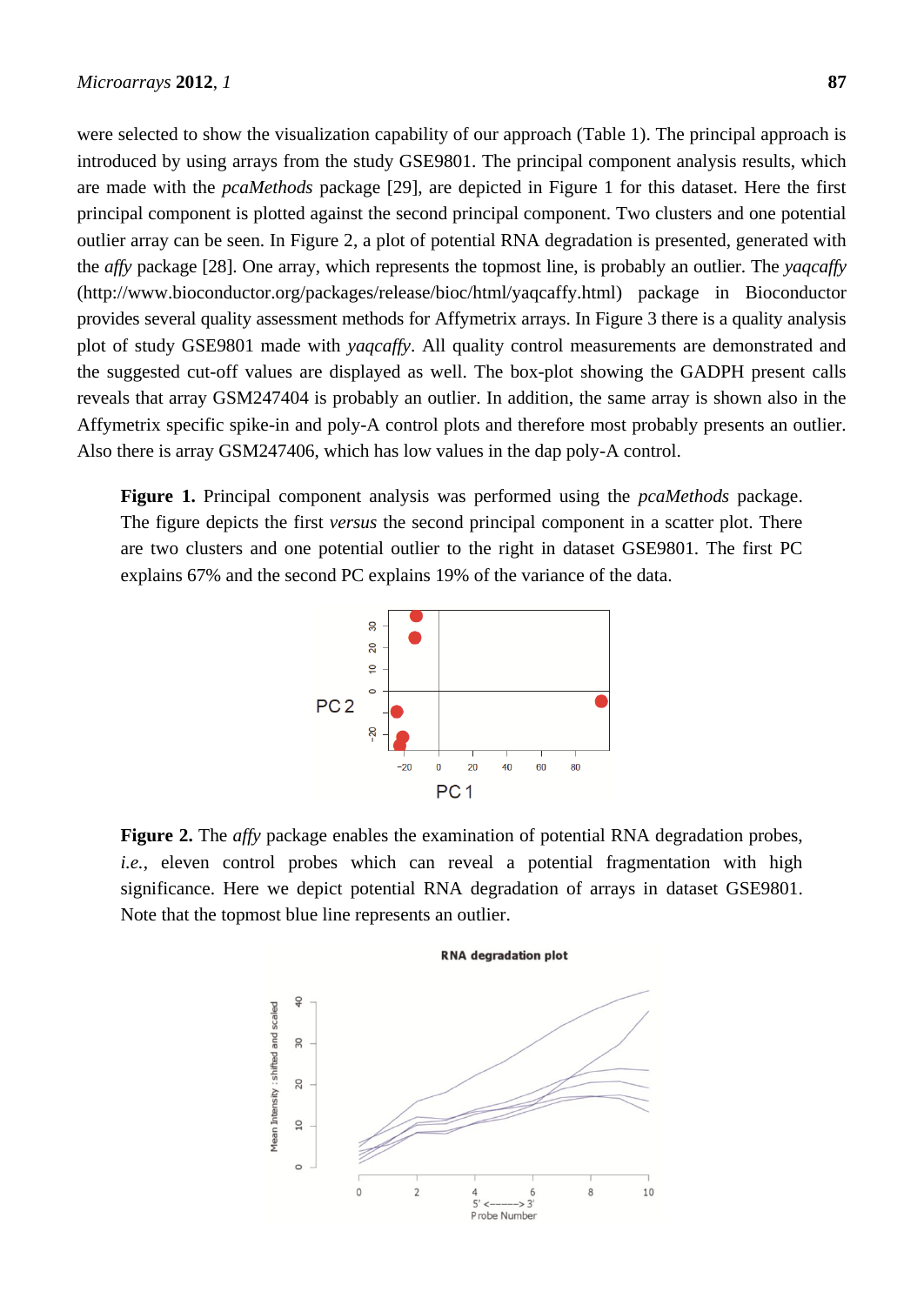**Figure 3.** Different quality measurements, which are available in the Bioconductor package yaqcaffy, shown for the example of dataset GSE9801. The first row contains two box-plots, which denote the average background and noise. The second row contains another two box-plots, showing the expression status of so called housekeeping genes. The third row contains box-plots of the Affymetrix specific spike-in and poly-A controls. Note that array GSM247404 is highlighted as potential outlier by black dots. Array GSM247406 is also flagged as outlier in the dap poly-A control, as seen at the bottom right.



# *3.2. Visualization by Use of Circos*

In Figure 4 we present an overview of the proposed quality measurement plot, using Circos. The plot combines all previously mentioned quality measurement methods and shows also quality measurements of individual arrays. Here we depict only two arrays, for explanatory purposes. Figure 5 depicts all arrays of a dataset in a circular view. Also we wished to condense quality information almost to the presence of outliers, in this way focusing only on erroneous outlier arrays. The first rim depicts the first principal component and highlights the actual array as a red dot, which is slightly bigger than the blue dots that represent the other arrays. Here arrays having similar principal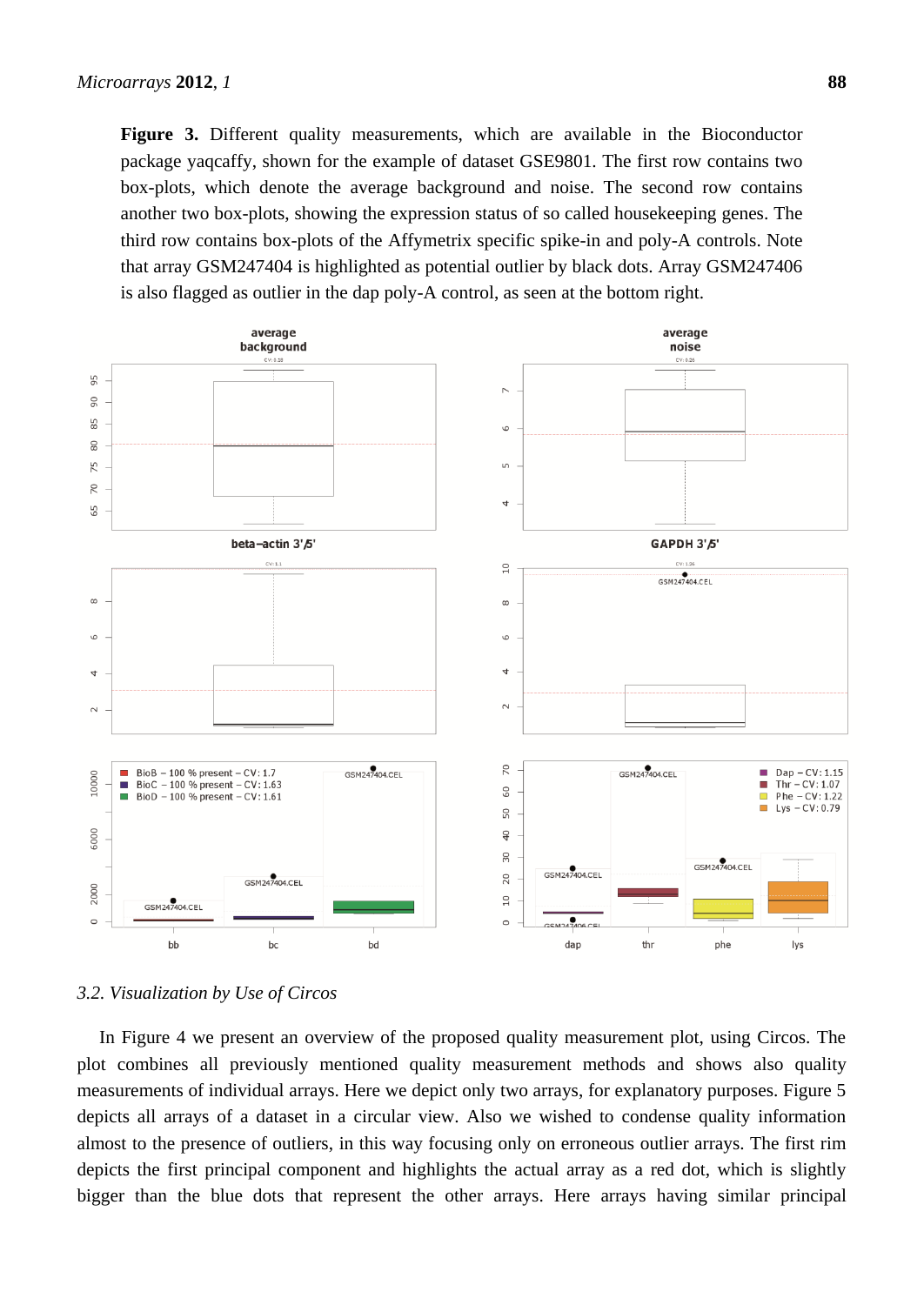component scores are clustered together, whereas arrays having different principal component scores are located apart.

**Figure 4.** Plot of the different quality measurements, which are shown in Figures 1–3 of the dataset GSE9801 combined with Circos. The outer rim depicts the first principal component, which shows the actual array in red. The second rim displays the result of RNA degradation assessment. Here the red tiles present high values and the blue tiles denote low values of degradation. In addition, white tiles show medium degradation. The next four rims present outliers based on different quality control levels, first average noise and background, second outliers in the level of housekeeping genes and lastly two rims, which are showing outliers in the control spike-in probes. The index in the figure denotes:  $1 =$  first principal component. Note that the actual array is presented as a red dot for better visualisation.  $2 = RNA$ degradation,  $3 =$  background and noise,  $4 = \beta$ -Actin and GADPH,  $5 =$  internal spike-in probe calls,  $6 = \text{poly-A}$  controls. Note that array GSM247404 presents outliers on each level, even when the scores of the first principal component clusters are apart. In contrast to that, the array GSM247405 depicts inconspicuous values for almost all quality measurements, even GADPH and β-Actin shown on the fourth level in blue appear to be of good quality.



In the next rim potential RNA degradation is depicted. A low overall quality is shown as red tile, while in the case when no degradation was measured the tiles are blue. Medium RNA degradation is depicted in white; these probes are in the range of the tolerance limits. For a better visual inspection of the whole dataset, all arrays are grouped together according to the RNA degradation measure. This way, arrays of similar RNA quality are typically positioned aside in the plot. In the third rim we find red dots if the average background or average noise measurements is off scale. The following three rims are dedicated to several affymetrix specific technical quality control probes and are introduced as follows. The fourth rim comprises the house-keeping genes β-actin and GADPH in blue and flagged in red in case the probes are off scale, *i.e*., induced more than threefold, these probes will be depicted in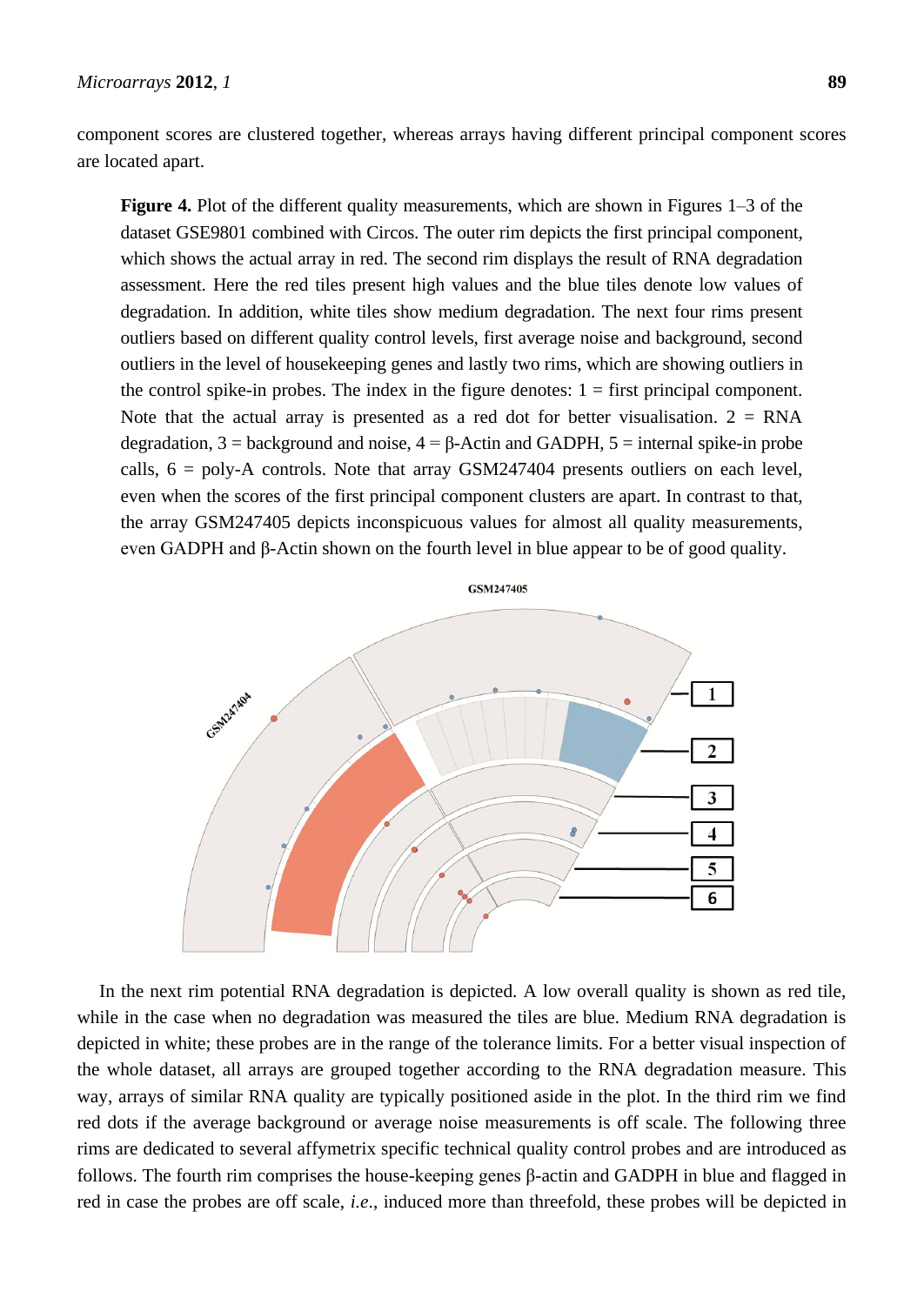red. The fifth rim presents potential outliers of the internal probe calls, *i.e.*, three probes as depicted in Figure 3 on the bottom left part. The inner ring reveals outliers in poly-A control probes, *i.e.*, maximum of four probes, as depicted in the Figure 3 on the bottom right part. In Figure 4 we present only two arrays from dataset GSE9801, there is one array of low (GSM247404) and another array (GSM247405) of good quality. Array GSM247404 can easily be identified as a potential outlier on all measured quality scales. All technical spike-in probes in rim five are problematic and 50 percent of the other technical controls are outliers as well. The other array (GSM247405) in this dataset however is of good quality, since it shows blue tiles in the RNA degradation plot and no outliers in the technical controls.

**Figure 5.** Quality measurement plots of the two datasets listed in Table 1, visualized by Circos, investigating the visualization limit of the proposed method. The plot on the left shows the results of the quality assessment from 46 arrays. The plot on the right summarizes all quality measurements for more than 100 arrays. In this plot one can only trace the quality of the whole dataset; as assessing the quality of single arrays without magnifying is difficult. Therefore we suggest inspecting the same plot in scalable vector format (*i.e*., svg), as provided in Figure S1 of the supplement.



We wanted to assess the visual capability of our approach and therefore we generated Circos quality plots for two microarray studies as shown in Figure 5. These studies are listed in Table 1 in detail. The left plot in Figure 5 presents all arrays in study GSE37200 comprising 46 arrays and the right plot shows study GSE9936, which contains 105 arrays. In the dataset GSE32700, there are only three arrays of questionable quality. Two of them present outliers, since RNA degradation is detected and there are outliers in average background or noise levels. In addition to this, on the second innermost ring all three spike-in control probes are potential outliers. The majority of the arrays in the dataset are of good quality, there are only occasionally some outliers, mostly in the poly-A controls.

The dataset GSE9936 has several RNA degradation candidate arrays, however only one of these arrays has also additional outliers on all other scales. The other RNA degradation candidates have mostly outliers in the average background intensities. The arrays, where RNA degradation is not problematic show off limit values in average background and noise levels instead. Additionally these arrays have off-scale measurements in both house-keeping control genes and also several absent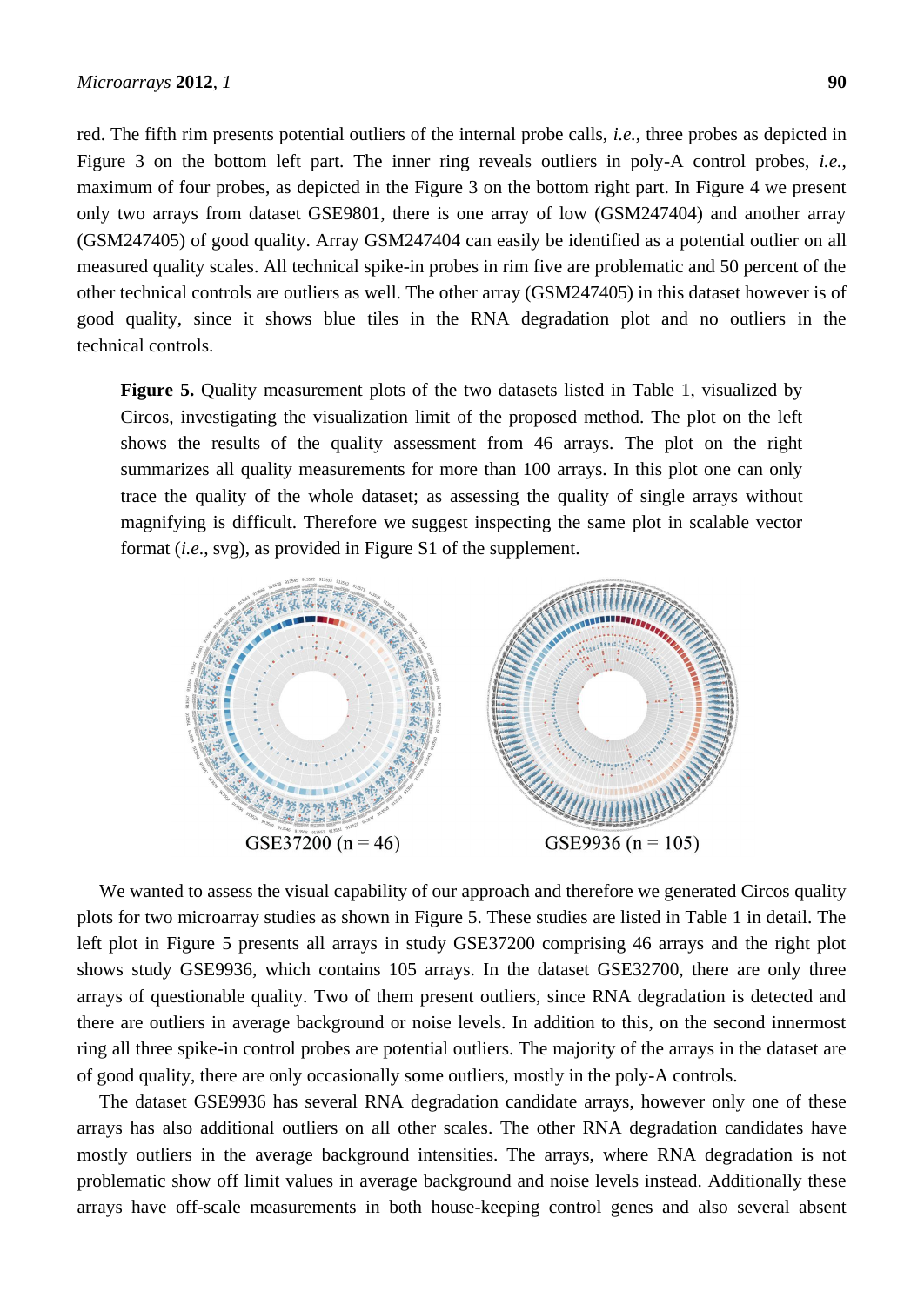probes and outliers in the technical spike-in and poly-A controls. In total we can count seven arrays, where quality measurements would imply outlier candidates. This underlines the fact that it might be important to access a plurality of quality measurement methods, to gain outlier arrays with greater confidence. In summary our method suits the majority of the dataset series based on GPL96 and GPL570, since most of these comprise less than 100 arrays. However, we find also that datasets containing more than 100 arrays are not reasonably well pictured using our method. Nonetheless, our method is applicable especially for use in web-resources, since Circos produces scalable vector graphic images in which the area of interest can be easily magnified.

# **4. Discussion**

The NCBI resource GEO contains at present over 10,000 platforms, of which 1,895 comprise human genomic sequences. Among all samples in GEO (776,566) there are 108,119 samples (13.9%), which are based on the Affymetrix Human Genome platform (*i.e.*, GPL 96, GPL570 and GPL571). Over 13,000 samples are based on the Agilent 4x44k platform (0.94%) and there are 3550 samples based on the Illumina human-6 2.0 expression beadchip platform (0.45%). The proposed Circos method supports quality estimation for the majority of microarray-based experiments, which are based on the Affymetrix platform. However, there are quality-reporting methods for other platforms *i.e.*, beadArray [31] for Illumina data and a proprietary method for Agilent arrays. A standard visualization routine, which also depicts individual microarray quality, could allow for an initial quality estimation of a microarray dataset. In the proposed Circos quality plots we find a promising approach providing quick quality assessment, which could in future be generalized to other microarray platforms as well.

# **5. Conclusion**

Quality control is the most important initial step in the analysis of microarray data. However, until now there has been no standard visualization routine to access individual microarray quality control values of large datasets. Here we present a convenient method for accessing the results of standard quality control test results using Circos. Currently the method works only for Microarray datasets, which are based on the Affymetrix Human Genome platform (*i.e.*, GPL 96, GPL570 and GPL571). In future, this method could be adopted for quality estimation of genomic high throughput data.

# **Acknowledgments**

We wish to acknowledge the kind help of Martin Krzywinski and Laurent Gatto. Martin Krzywinski did also provide the improved layout of the plots and helped substantially to improve our understanding of the circos method.

# **References**

1. Bachtiary, B.; Boutros, P.C.; Pintilie, M.; Shi, W.; Bastianutto, C.; Li, J.-H.; Schwock, J.; Zhang, W.; Penn, L.Z.; Jurisica, I.; *et al.* Gene expression profiling in cervical cancer: An exploration of intratumor heterogeneity. *Clin. Cancer Res.* **2006**, *12*, 5632–5640.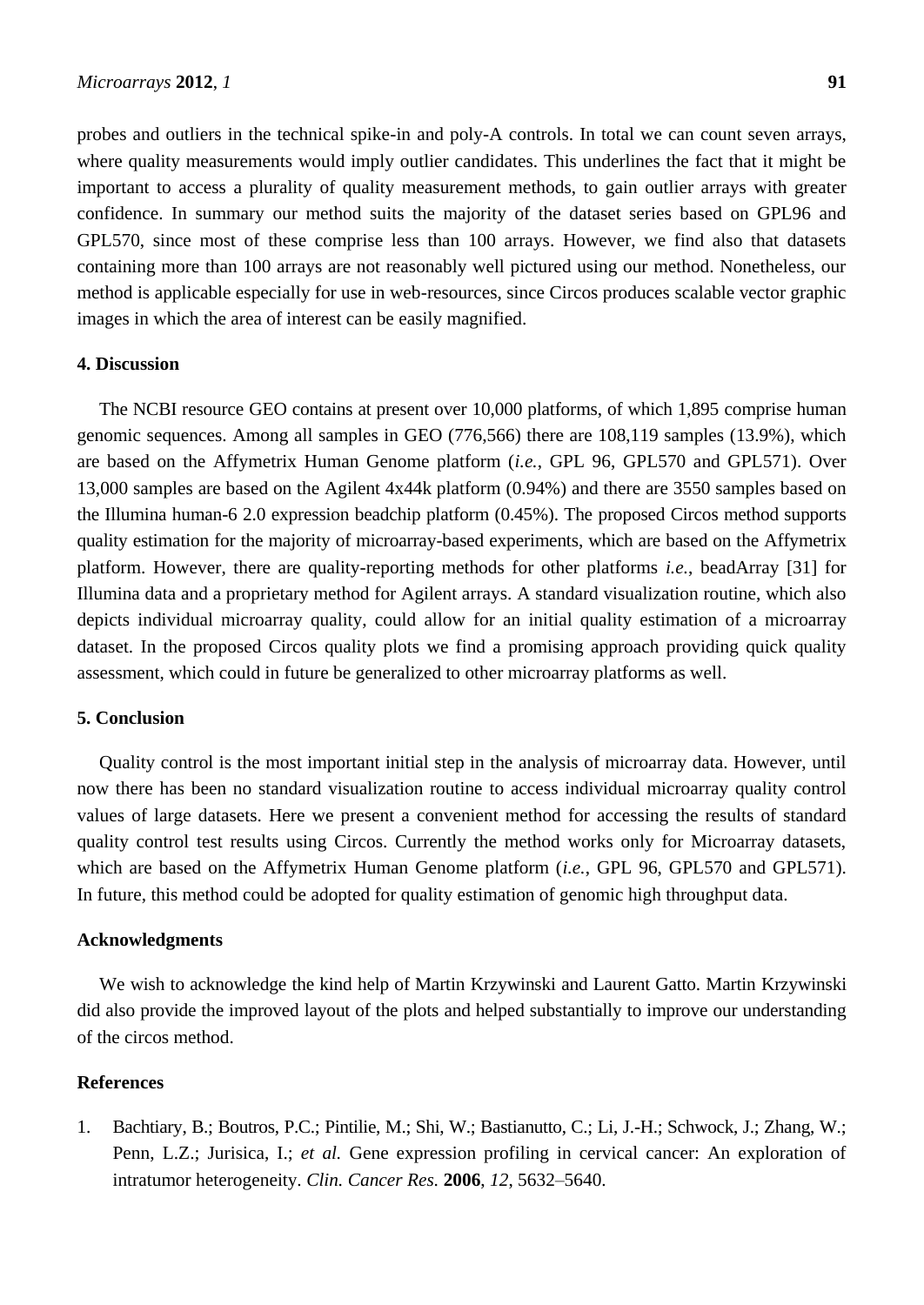- 2. Shi, L.; Reid, L.H.; Jones, W.D.; Shippy, R.; Warrington, J.A.; Baker, S.C.; Collins, P.J.; de Longueville, F.; Kawasaki, E.S.; Lee, K.Y.; *et al.* The Microarray Quality Control (MAQC) project shows inter- and intraplatform reproducibility of gene expression measurements. *Nat. Biotechnol.* **2006**, *24*, 1151–1161.
- 3. Shi, L.; Campbell, G.; Jones, W.D.; Campagne, F.; Wen, Z.; Walker, S.J.; Su, Z.; Chu, T.M.; Goodsaid, F.M.; Pusztai, L.; *et al.* The Microarray Quality Control (MAQC)-II study of common practices for the development and validation of microarray-based predictive models. *Nat. Biotechnol.* **2010**, *28*, 827–838.
- 4. Gentleman, R.C.; Carey, V.J.; Bates, D.M.; Bolstad, B.; Dettling, M.; Dudoit, S.; Ellis, B.; Gautier, L.; Ge, Y.; Gentry, J.; *et al.* Bioconductor: Open software development for computational biology and bioinformatics. *Genome Biol.* **2004**, doi: 10.1186/gb-2004-5-10-r80.
- 5. McClure, J.; Wit, E. Post-normalization quality assessment visualization of microarray data. *Comp. Funct. Genomics* **2003**, *4*, 460–467.
- 6. Yang, Y.H.; Dudoit, S.; Luu, P.; Lin, D.M.; Peng, V.; Ngai, J.; Speed, T.P. Normalization for cdna microarray data: A robust composite method addressing single and multiple slide systematic variation. *Nucleic Acids Res.* **2002**, doi: 10.1093/nar/30.4.e15.
- 7. Edwards, D. Non-linear normalization and background correction in one-channel cdna microarray studies. *Bioinformatics* **2003**, *19*, 825–833.
- 8. Xiong, H.; Zhang, D.; Martyniuk, C.J.; Trudeau, V.L.; Xia, X. Using generalized procrustes analysis (gpa) for normalization of cdna microarray data. *BMC Bioinformatics* **2008**, doi: 10.1186/ 1471-2105-9-25.
- 9. Wu, Y.; Yan, L.; Liu, H.; Sun, H.; Xie, H. A new outlier removal approach for cdna microarray normalization. *BioTechniques* **2009**, *47*, 691–692, 694–700.
- 10. Wu, Z.; Aryee, M.J. Subset quantile normalization using negative control features. *J. Comput. Biol.* **2010**, *17*, 1385–1395.
- 11. Geller, S.C.; Gregg, J.P.; Hagerman, P.; Rocke, D.M. Transformation and normalization of oligonucleotide microarray data. *Bioinformatics* **2003**, *19*, 1817–1823.
- 12. Calza, S.; Valentini, D.; Pawitan, Y. Normalization of oligonucleotide arrays based on the least-variant set of genes. *BMC Bioinforma.* **2008**, doi: 10.1186/1471-2105-9-140.
- 13. Carvalho, B.; Bengtsson, H.; Speed, T.P.; Irizarry, R.A. Exploration, normalization, and genotype calls of high-density oligonucleotide snp array data. *Biostatistics* **2007**, *8*, 485–499.
- 14. Rigaill, G.; Hupé, P.; Almeida, A.; Rosa, P.L.; Meyniel, J.-P.; Decraene, C.; Barillot, E. Italics: An algorithm for normalization and DNA copy number calling for affymetrix snp arrays. *Bioinformatics* **2008**, *24*, 768–774.
- 15. Zeller, G.; Henz, S.R.; Laubinger, S.; Weigel, D.; Rätsch, G. Transcript normalization and segmentation of tiling array data. *Pac. Symp. Biocomput.* **2008**, *538*, 527–538.
- 16. Autio, R.; Kilpinen, S.; Saarela, M.; Kallioniemi, O.; Hautaniemi, S.; Astola, J. Comparison of affymetrix data normalization methods using 6,926 experiments across five array generations. *BMC Bioinforma.* **2009**, doi: 10.1186/1471-2105-10-S1-S24.
- 17. Barbacioru, C.C.; Wang, Y.; Canales, R.D.; Sun, Y.A.; Keys, D.N.; Chan, F.; Poulter, K.A.; Samaha, R.R*.* Effect of various normalization methods on applied biosystems expression array system data. *BMC Bioinforma.* **2006**, doi: 10.1186/1471-2105-7-533.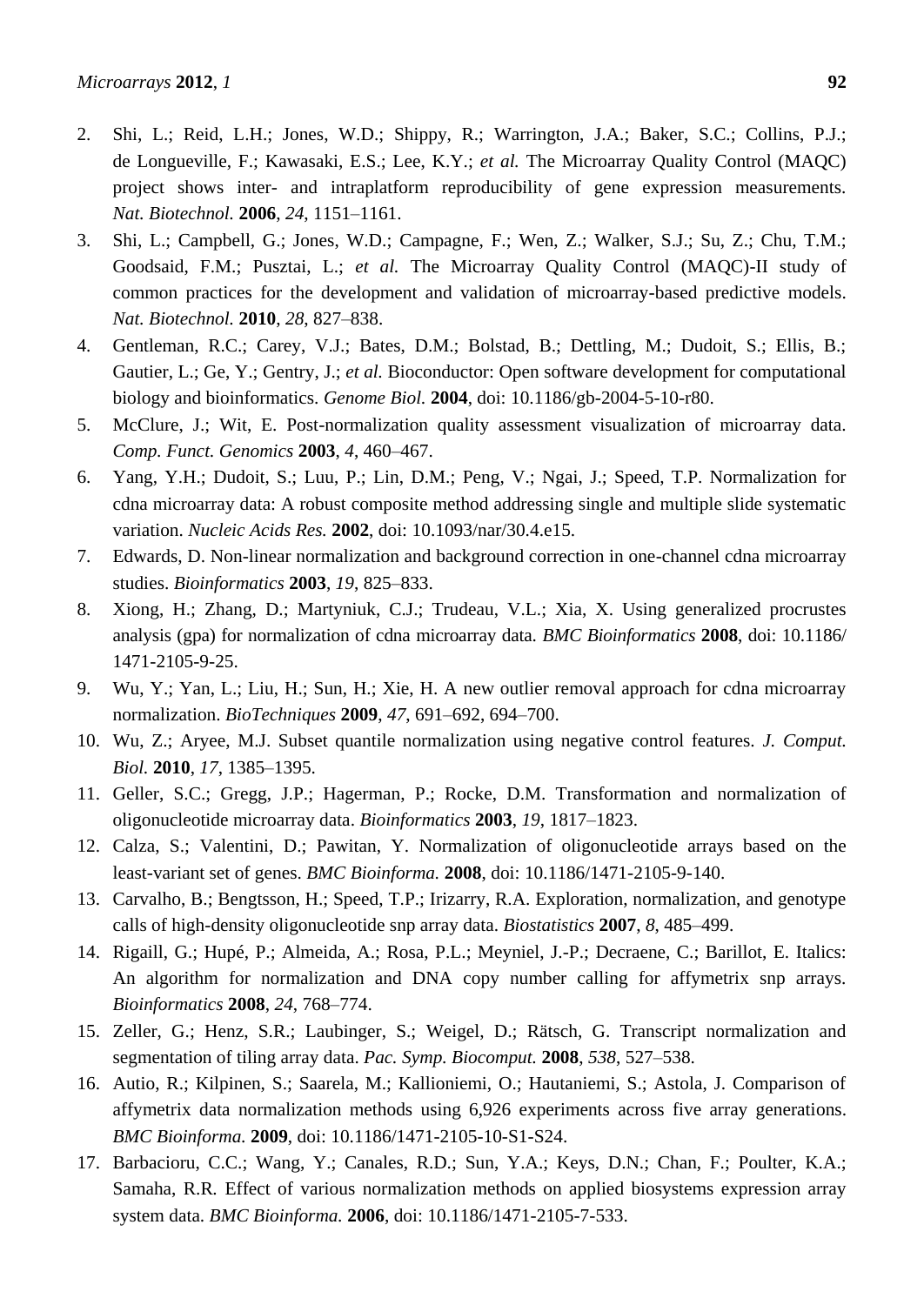- 18. Irizarry, R.; Hobbs, B.; Collin, F.; Beazer-Barclay, Y.D.; Antonellis, K.J.; Scherf, U.; Speed, T.P. Exploration, normalization, and summaries of high density oligonucleotide array probe level data. *Biostatistics* **2003**, *4*, 249–264.
- 19. Wu, W.; Dave, N.; Tseng, G.C.; Richards, T.; Xing, E.P.; Kaminski, N. Comparison of normalization methods for codelink bioarray data. *BMC Bioinforma.* **2005**, doi: 10.1186/1471- 2105-6-309.
- 20. Du, P.; Kibbe, W.A.; Lin, S.M. Lumi: A pipeline for processing illumina microarray. *Bioinformatics* **2008**, *24*, 1547–1548.
- 21. Zahurak, M.; Parmigiani, G.; Yu, W.; Scharpf, R.B.; Berman, D.; Schaeffer, E.; Shabbeer, S.; Cope, L. Pre-processing agilent microarray data. *BMC Bioinforma.* **2007**, doi: 10.1186/1471- 2105-8-142.
- 22. Kerr, K.F. Extended analysis of benchmark datasets for agilent two-color microarrays. *BMC Bioinforma.* **2007**, doi: 10.1186/1471-2105-8-371.
- 23. Barrett, T.; Suzek, T.O.; Troup, D.B.; Wilhite, S.E.; Ngau, W.C.; Ledoux, P.; Rudnev, D.; Lash, A.E.; Fujibuchi, W.; Edgar, R. NCBI GEO: Mining millions of expression profiles— Database and tools. *Nucleic Acids Res.* **2005**, *33*, D562–D566.
- 24. Chang, E.C.; Charn, T.H.; Park, S.H.; Helferich, W.G.; Komm, B.; Katzenellenbogen, J.A.; Katzenellenbogen, B.S. Estrogen receptors alpha and beta as determinants of gene expression: Influence of ligand, dose, and chromatin binding. *Mol. Endocrinol.* **2008**, *22*, 1032–1043.
- 25. Lutter, D.; Ugocsai, P.; Grandl, M.; Orso, E.; Theis, F.; Lang, E.W.; Schmitz, G. Analyzing m-csf dependent monocyte/macrophage differentiation: Expression modes and meta-modes derived from an independent component analysis. *BMC Bioinformatics* **2008**, doi: 10.1186/1471-2105-9-100.
- 26. Aoyagi, K.; Minashi, K.; Igaki, H.; Tachimori, Y.; Nishimura, T.; Hokamura, N.; Ashida, A.; Daiko, H.; Ochiai, A.; Muto, M.; *et al.* Artificially induced epithelial-mesenchymal transition in surgical subjects: Its implications in clinical and basic cancer research. *PLoS One* **2011**, *6*, e18196.
- 27. Sean, D.; Meltzer, P.S. GEOquery: A bridge between the Gene Expression Omnibus (GEO) and bioconductor. *Bioinformatics* **2007**, *23*, 1846–1847.
- 28. Gautier, L.; Cope, L.; Bolstad, B.M.; Irizarry, R.A. Affy—Analysis of affymetrix genechip data at the probe level. *Bioinformatics* **2004**, *20*, 307–315.
- 29. Stacklies, W.; Redestig, H.; Scholz, M.; Walther, D.; Selbig, J. Pcamethods—A bioconductor package providing pca methods for incomplete data. *Bioinformatics* **2007**, *23*, 1164–1167.
- 30. Krzywinski, M.; Schein, J.; Birol, I.; Connors, J.; Gascoyne, R.; Horsman, D.; Jones, S.J.; Marra, M.A. Circos: An information aesthetic for comparative genomics. *Genome Res.* **2009**, *19*, 1639–1645.
- 31. Ritchie, M.E.; Dunning, M.J.; Smith, M.L.; Shi, W.; Lynch, A.G. BeadArray expression analysis using bioconductor. *PLoS Comput. Biol.* **2011**, *7*, e1002276.